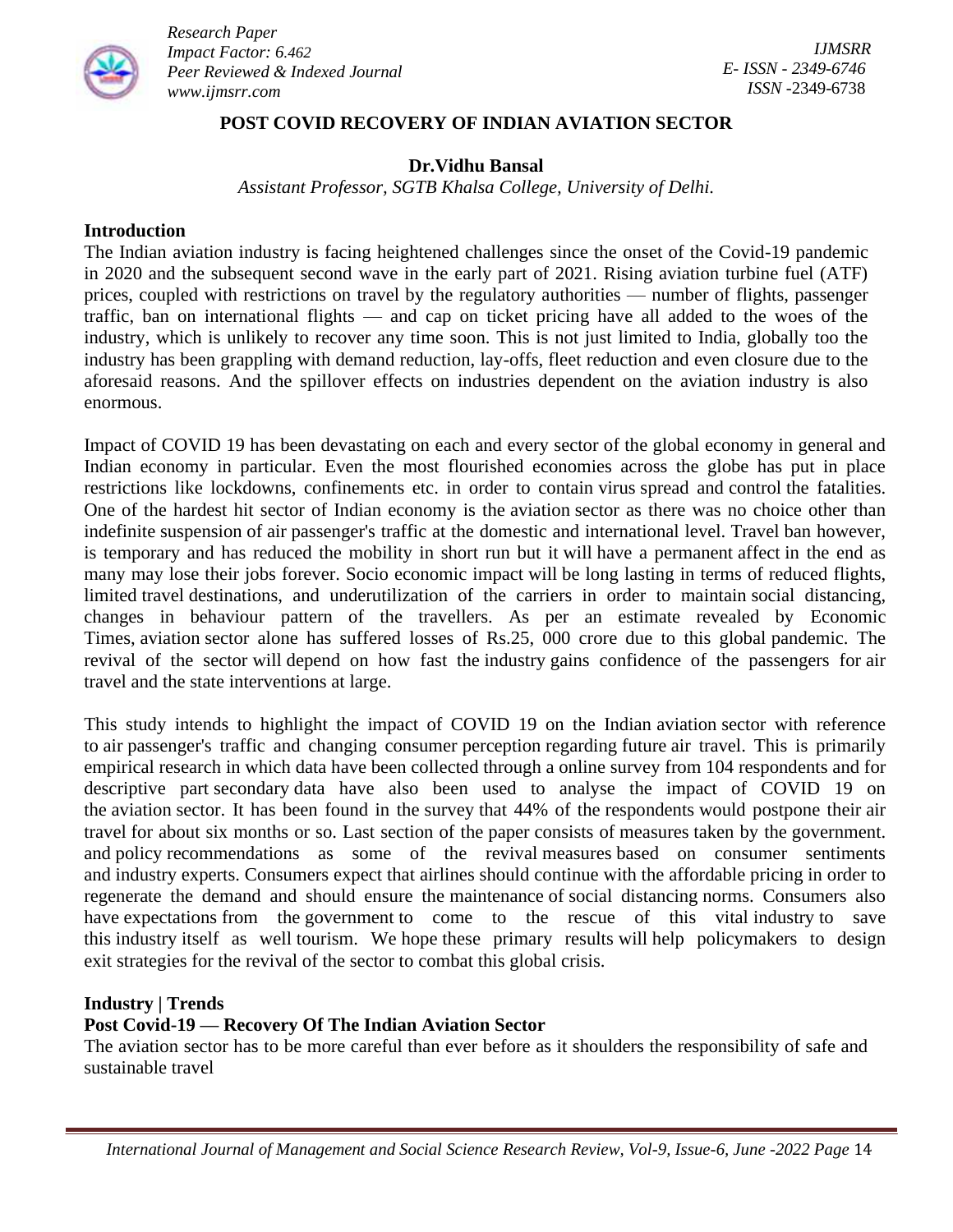

*IJMSRR E- ISSN - 2349-6746 ISSN -*2349-6738

#### **Covid-19's Impact Has Resulted In Underserviced Flying Inventory And Ground Equipment, Mounting Interests And Deficits In Respect Of Deferred Payments Covid-19 And Its Effects**

In every modern economy, transportation and communication play a vital role since all other services are dependent on these. The COVID-19 pandemic has severely impacted the Indian aviation sector for close to two years now. Its impact has resulted in underserviced flying inventory and ground equipment, mounting interests and deficits in respect of deferred payments. There has virtually been a zero demand for itineraries due to the promulgation of COVID-related travel regulations to stop the spread of infection at the global level as well as within India on the movement of people, goods and aviation assets. The pandemic-initiated lockdown and restrictions have adversely impacted all overseas services, especially the aviation sector with operations being halted globally for over a year. With mild to minimal domestic services being carried out, the aviation sector bled due to the ban on air travel. It is not the first pandemic, but is one of its kind. The world had faced global financial crisis in 2008 which only targeted the economic spending power, but the COVID-19 pandemic has further jolted and altered the consumer behaviour and order as consumers now think critically even before spending on essential items.

# **Upon Resumption Of Flights, Airports, Airlines And Passengers Have To Adhere To All Preventive Measures And Strictly Follow The Safety Protocols Regarding Covid-19**

The pandemic has influenced the operations and the functioning of the aviation sector. Consequently, all these facets have led to zero demand in the aviation sector during the pandemic. Since there was no air travel demand, the city side infrastructure leading up to and away from the airport has virtually collapsed. The MRO and the spare parts storing infrastructure has also been scaled down and many slow-moving spares were not readily available. The logistics and maintenance channels which moved the spares, passengers and aviation staff also came to a standstill. The most important thing to note is that the latter has been downsized to cut down losses. So, today, most MRO companies are short-staffed to maintain the aviation sector. This is not due to oversight; rather it was the result of an unexpected, unforeseen pandemic or what could be termed as a 'Black Swan event'

### **Need of the Hour- Measures Taken**

As the Ministry of Civil Aviation eases COVID-19-related travel restrictions, a thorough analysis is required to identify steps that are needed to ensure fleet efficiency, passenger availability and profitability of the aviation sector to bring it back to the pre-pandemic levels of professional excellence and success. Flight bookings are the financial bloodlines which will enable the revival of the aviation sector. The bump in travel affected the aviation sector that was deprived of the demand and supply element. Various steps have to be taken by the government and the airlines to ensure that the demand for aviation assets is generated. The government also needs to minimise restrictions in flights between regions facing similar pandemic threat. In addition, it may provide visas at a negligible or zero cost to encourage international travel to India and contribute to the Indian GDP. The taxes on Aviation Turbine Fuel, spare parts and services imported by India for running the aviation sector have to be reduced in order to minimise the operating expenses of airlines. This needs to be done on a temporary basis and once a comfortable level is achieved, the taxes and levies can then be brought back to reasonable levels or as deemed fit.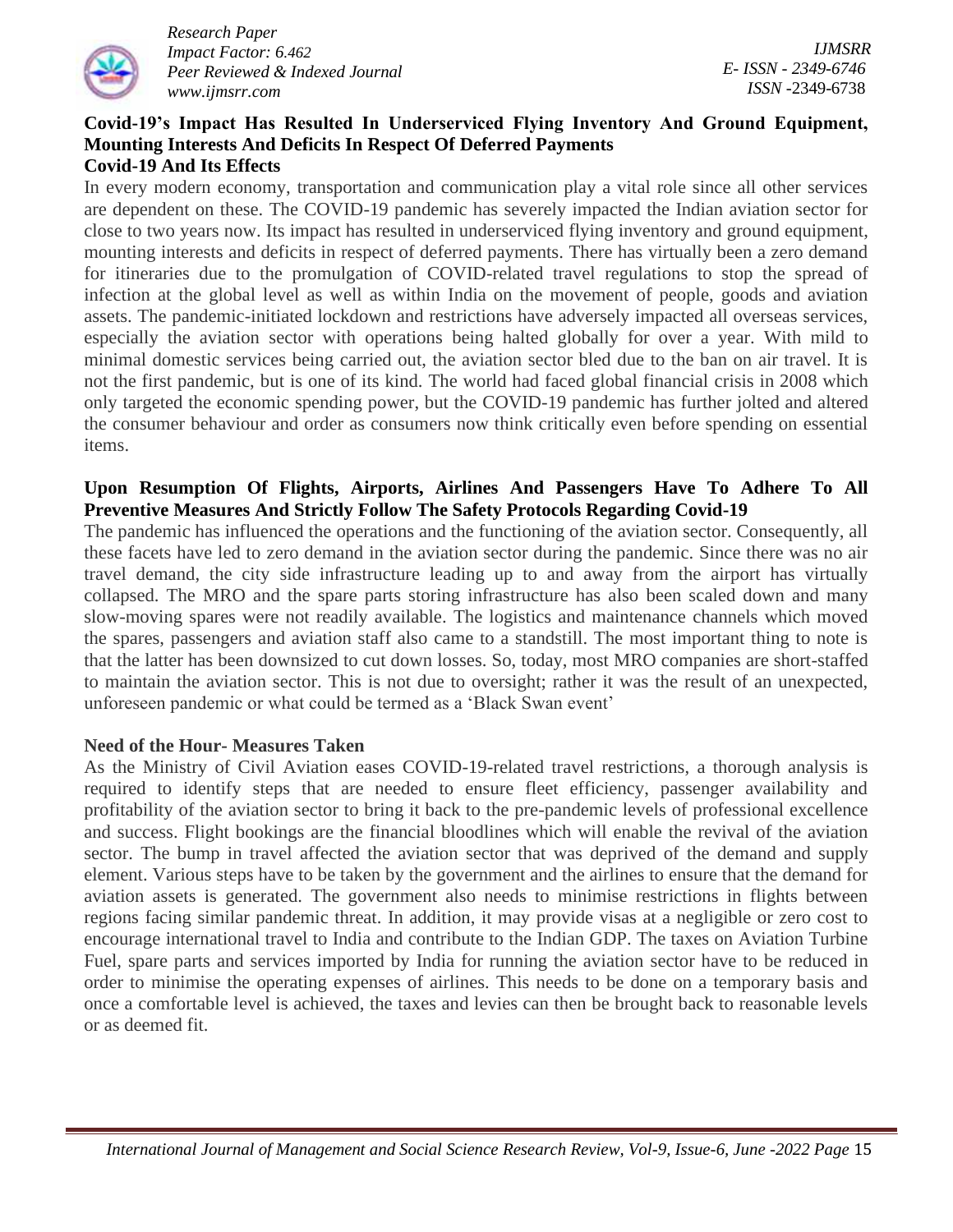

*IJMSRR E- ISSN - 2349-6746 ISSN -*2349-6738

## **The COVID-19 pandemic has severely impacted the Indian aviation sector for close to two years now**

Unnecessary regulations on COVID-19 testing need to be done away with for international travellers. The government has to encourage the UDAN scheme and issue press releases and make the public aware about it. The resumption of air traffic on certain sectors where movement of goods and personal is very prolific will provide a degree of profitability and infuse liquidity in those sectors. It will, of course, have a cascading effect on other sectors too as the demand for movement of passengers and goods in adjacent sectors too will pick up.

Commercial airlines will also have to look beyond their individually guarded passenger shares and may have to resort to sharing of passengers through code shares so that flights go full. This will ensure that the cost of travel will remain affordable and the shared loads will lead to reduced or minimised operating costs and also maximise revenue by having more passengers per flight available rather than having them distributed between different carriers. This will also ensure minimum fuel burn perpassenger-per-mile on a particular sector provided such cooperation and coordination exists between different airlines. Furthermore, there needs to be a fundamental shift in the functioning of the aviation industry. It is also worth noting that that the pandemic is far from over yet. Despite this, the reduced infection rate has facilitated the re-opening of the aviation industry's gateways. However, this temporary success is vulnerable to another COVID wave.

Post COVID-19, the hub-and-spoke model has to be rejuvenated by first making the spokes profitable. This is possible through the propagation of a region-based UDAN scheme, promoting local short-haul traffic along prominent trade lines. This will ensure that the spokes will get activated and become profitable. It is only then that the hubs will become profitable. This will lead to comprehensive profitability and functionality at optimum levels of the airlines. Airlines have to ensure that they become cash rich even before they start the first flight. This is possible by propagating advance booking with heavy discounts and corporate deals. Funds can be raised through the issue of debentures or shares.



 *International Journal of Management and Social Science Research Review, Vol-9, Issue-6, June -2022 Page* 16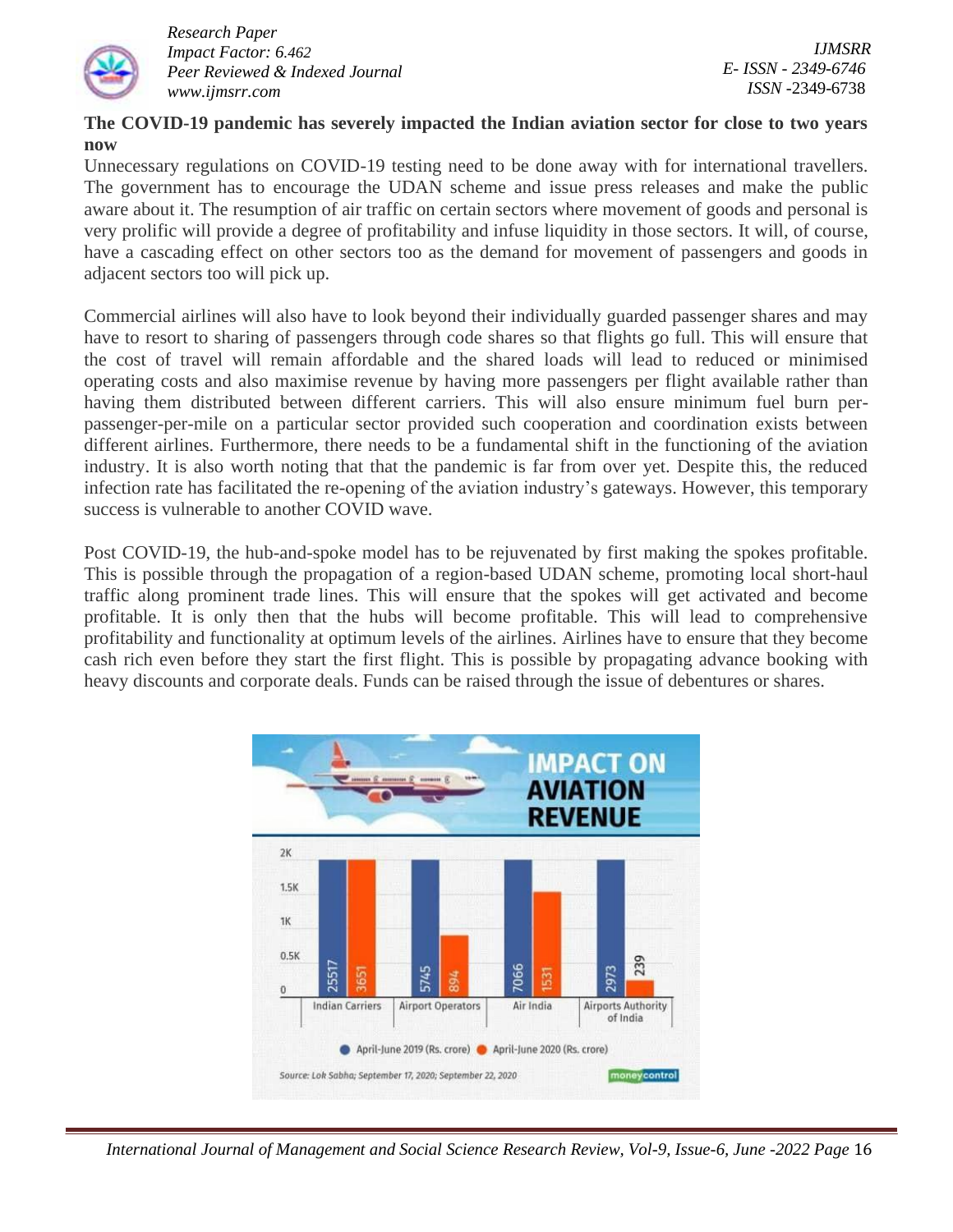

*IJMSRR E- ISSN - 2349-6746 ISSN -*2349-6738

**Flight bookings are the financial bloodlines which will enable the ascendancy of the aviation sector** Aviation companies owning aircraft can acquire financial liquidity by selling their machines and leasing them back to get cash to fund their operations. The aviation companies have to tighten their belt by using the push back systems, vigorously using single-engine taxiing to the runway, minimise onboard non-revenue generating loads such as in-flight magazines, provide food through cash sales and very heavily invest in surrogate marketing to generate funds. A considered programme of maintaining the ground-based infrastructure and operational wear-and-tear based MRO contracts will minimise cash outflows.

Airlines need to concentrate more on regional short-haul planes to generate revenue based upon the optimal flight bookings for UDAN flights. Multinational flights are subject to diverse regulations of different countries in terms of COVID-19 protocols. This needs constant and meticulous transnational coordination. As each nation follows a different spacing/seating protocol during the COVID-19, airlines have to sell tickets based upon the least common multiple concepts to maximise their revenue.

To optimise the cost-per-flight, airlines have to rewrite their code shares so that they all come out as a winner. Airlines also need to consider providing bulk ticketing or bulk discounts to organisations that have the ability to provide passengers in bulk such as the defence forces, paramilitary forces, and other organisations in order to ensure that flights do not go empty.

Most organisations had either offloaded their human resource personal or put them on the bench due to the COVID-19 lockdown. Some trained staff of the aviation sector had moved away or were retrenched. As a result, airlines now need to recruit and train service personnel, ticketing staff, technical staff and form in-flight staff teams. Now, this is the time when they are to start on-boarding all the staff in order to function as a well-oiled team. Consequently, the aviation companies will have to heavily invest in training and skilling this staff. Since the success of the aviation sector depends heavily upon the hospitality, goodwill and the pleasantness which is perceived by the passengers, it is very essential that the companies invest significantly on training the employees so that they are able to maintain the corporate culture as has been articulated in the vision document of the airline.

# **Post COVID-19, the hub-and-spoke model has to be rejuvenated by first making the spokes profitable**

To resuscitate themselves after the pandemic, the aviation companies have to now invest in raising capital, marketing their seats, itineraries of flights and also indulge in innovative marketing to attract customers. They have to prevail upon the government to make aviation and travel more affordable and attractive to both foreign and domestic flyers. Airlines have to operationalise innovatively in a phased manner in order to generate revenues as early as possible.

### **Airlines Now Have to Restructure and Reinvent with The Changed Scenario. Gaining Consumer Confidence Specifically with Safety and Convenient Procedures Will Be Significant. Human Resource**

Human resource is one of the most important factors of production in the aviation sector. Therefore, airlines may have to go the extra mile to recruit proper staff, duly trained and deploy them to make their airlines operational and profitable. To uplift and boost the aviation sector post-pandemic, there lies a greater responsibility for corporate organisations and governments alike to fund, aid and uplift the aviation sector with reformative measures, investments, new schemes and policies.